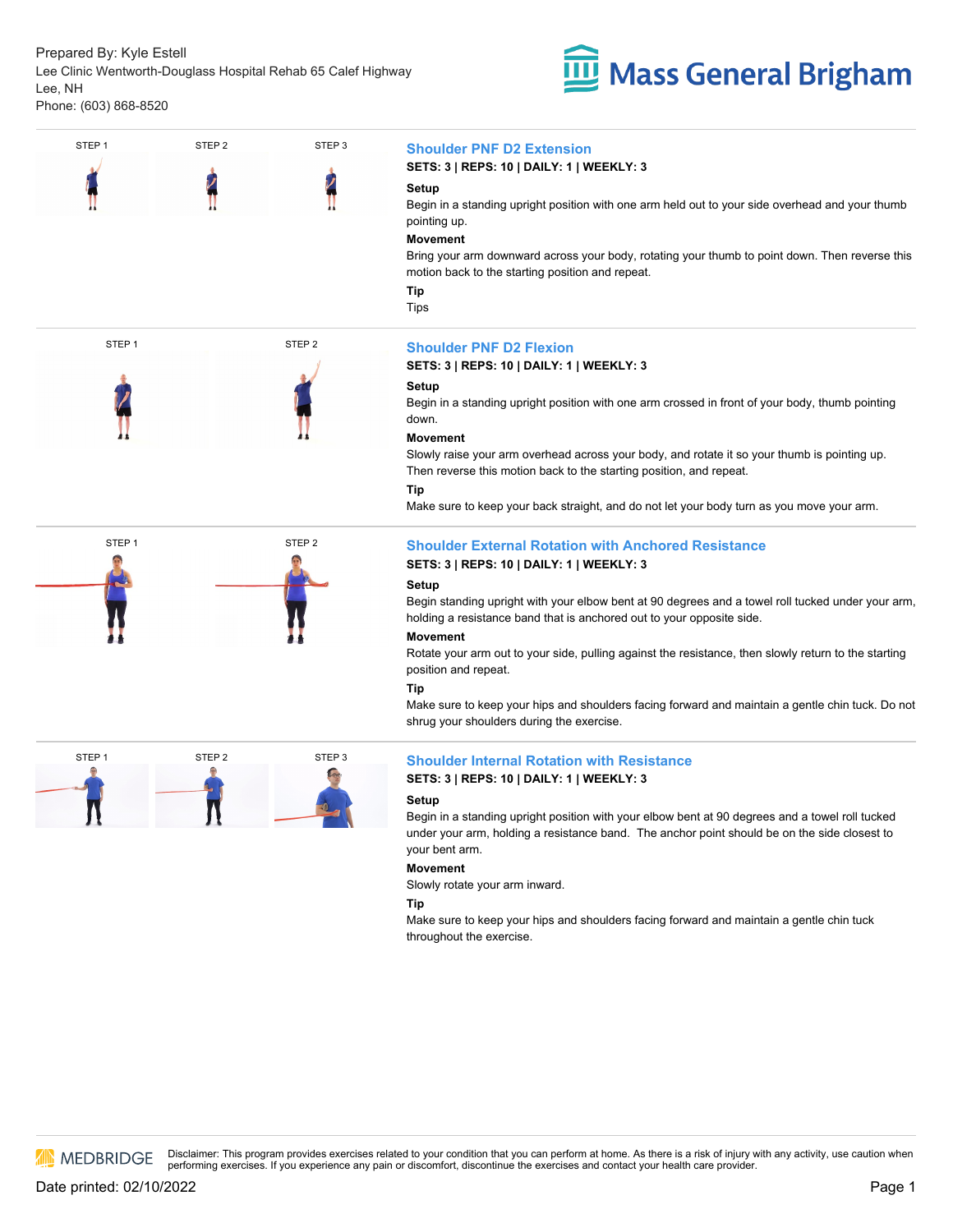

# STEP 1STEP <sup>2</sup> STEP <sup>3</sup>**Standing Single Arm Shoulder External Rotation in Abduction with Anchored Resistance**

# **SETS: 3 | REPS: 10 | DAILY: 1 | WEEKLY: 3**

# **Setup**

Begin in a standing upright position with one arm out to the side and your elbows bent 90 degrees with your palm facing the floor.

# **Movement**

Slowly rotate your arm upward until your palm is facing forward and hold.

# **Tip**

Make sure not to let your elbow drop as you rotate your arms and maintain a gentle chin tuck throughout the exercise.

# STEP 1STEP <sup>2</sup>**Standing Single Arm Shoulder Internal Rotation in Abduction with Anchored Resistance**

# **SETS: 3 | REPS: 10 | DAILY: 1 | WEEKLY: 3**

# **Setup**

Begin in a standing upright position with your arm out to the side, bent at 90 degrees, holding a resistance band anchored behind you at shoulder height.

# **Movement**

Rotate your arm forward, without letting your elbow drop, then slowly return to the starting position and repeat.

# **Tip**

Make sure to keep your back straight and do not shrug your shoulder during the exercise.

# **SETS: 3 | REPS: 10 | DAILY: 1 | WEEKLY: 3 Setup**

Begin in a standing upright position with your arms resting at your sides, holding a dumbbell in each hand.

# **Movement**

Keeping your elbows straight, raise both arms directly out to your sides with your thumbs up, then lower them back down and repeat.

### **Tip**

Make sure to keep your back straight and do not shrug your shoulders during the exercise.

**SETS: 3 | REPS: 10 | DAILY: 1 | WEEKLY: 3**

# **Setup**

Begin in a standing upright position with your arms resting at your side, grasping lightweight dumbbells

### **Movement**

Slowly raise your arms diagonally at roughly a 30 degree angle from your body, then lower your arms back to your sides.

# **Tip**

Make sure to keep your elbows straight and avoid shrugging your shoulders. Try not to arch your low back while raising and lowering your arms.

# STEP 1STEP <sup>2</sup>**Sidelying Shoulder ER with Towel and Dumbbell SETS: 3 | REPS: 10 | DAILY: 1 | WEEKLY: 3**

# **Setup**

Begin lying on your side with a towel roll tucked under your upper arm, and your elbow bent to 90 degrees, holding a dumbbell.

# **Movement**

Slowly rotate your forearm upward, then return to the starting position and repeat.

### **Tip**

Make sure to keep your elbow bent and tucked in at your side as you lift your forearm and avoid shrugging your shoulders during the exercise.

**AN MEDBRIDGE**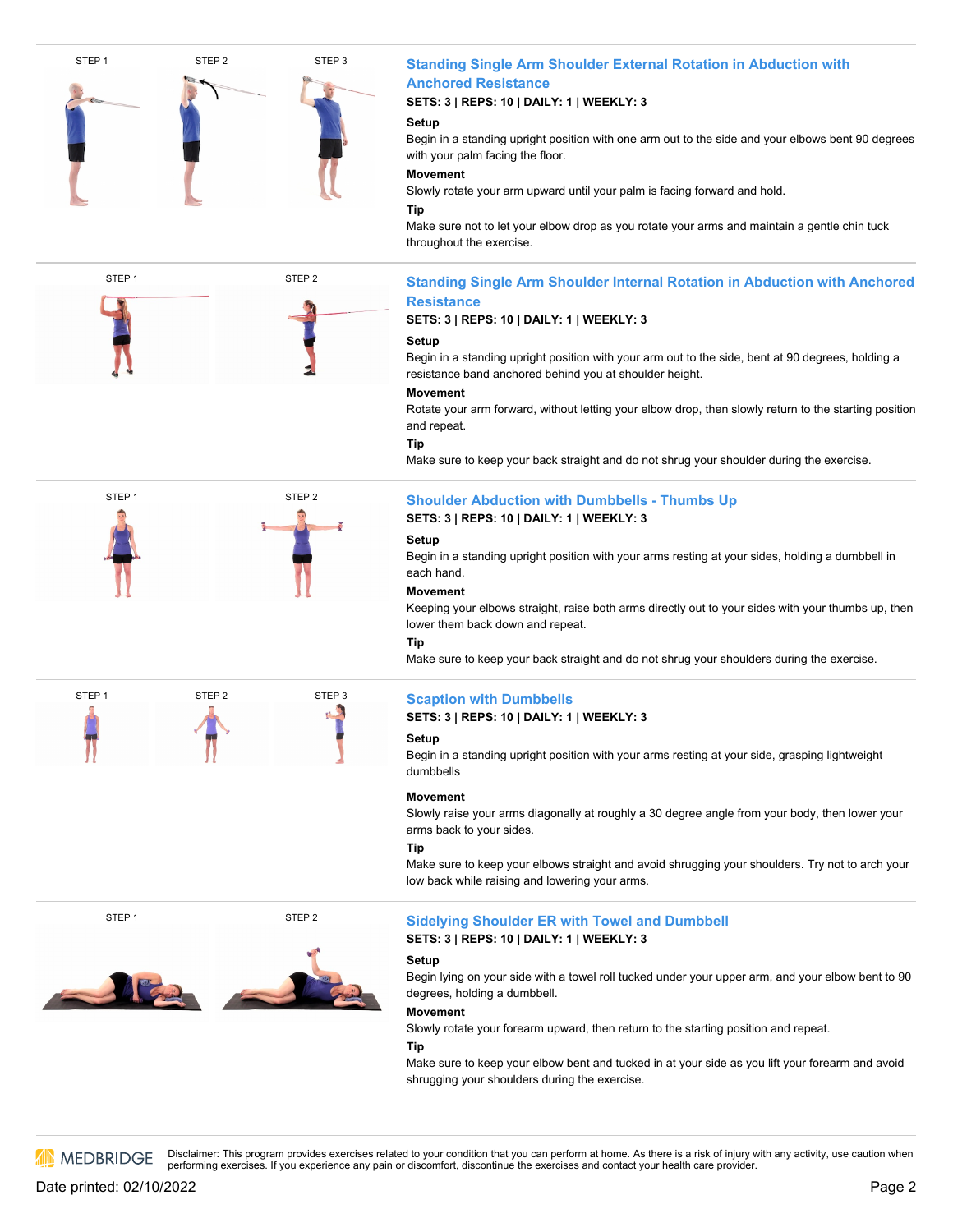

# **SETS: 3 | REPS: 10 | DAILY: 1 | WEEKLY: 3**

# **Setup**

Begin lying face down on a table or bed with your arms to your sides, holding a dumbbell in each hand.

# **Movement**

With your palms facing downward, raise your arms backward as far as you can.

# **Tip**

Make sure to keep your arms straight and your palms facing downward. Think of squeezing your shoulder blades together as you lift your arms.

# STEP 1STEP <sup>2</sup> STEP <sup>3</sup>**Prone Single Arm Shoulder Horizontal Abduction with Dumbbell SETS: 3 | REPS: 10 | DAILY: 1 | WEEKLY: 3**

# **Setup**

Being lying on your front with your arm hanging off the edge of a table or bed, holding a dumbbell. **Movement**

Keeping your elbow straight and thumb pointing up, raise your arm out to your side at a 90 degree angle. Slowly lower your arm back down, then repeat the movement.

# **Tip**

Make sure not to arch your back as you lift your arm. Keep your thumb up throughout the exercise.



# **STEP 2 Prone Shoulder Row**

# **SETS: 3 | REPS: 10 | DAILY: 1 | WEEKLY: 3**

# **Setup**

Begin lying on your front with one arm hanging off the edge of a bed or table.

Pull your arm up, allowing your elbow tobend and keeping it tucked toward your body. Return to

Avoid shrugging your shoulders during this exercise. Think of squeezing your shoulder blades together as you pull your arm up.



**Movement**

the starting position and repeat.

# **Tip**

# **SETS: 3 | REPS: 10 | DAILY: 1 | WEEKLY: 3**

# **Setup**

Begin lying on your front with one arm hanging off the edge of a bed or table, holding a dumbbell. **Movement**

Squeeze your shoulder blades inward toward your spine and pull your arm up, bending your elbow and keeping it close to your body. Then rotate your forearm out to your side. Reverse the movement and repeat.

# **Tip**

Make sure to keep your shoulder blades gently squeezed together during the exercise and do not shrug your shoulders.



# **STEP 2** STEP 2 Seated Shoulder Press Ups Off Table

# **SETS: 3 | REPS: 10 | DAILY: 1 | WEEKLY: 3**

# **Setup**

Begin sitting upright with your feet hanging off the edge of a table.

# **Movement**

Place your hands in fists by your hips and push down into the table, lifting your body up. Lower yourself back down and repeat.

### **Tip**

Make sure to keep your back straight throughout the exercise and do not shrug your shoulders.

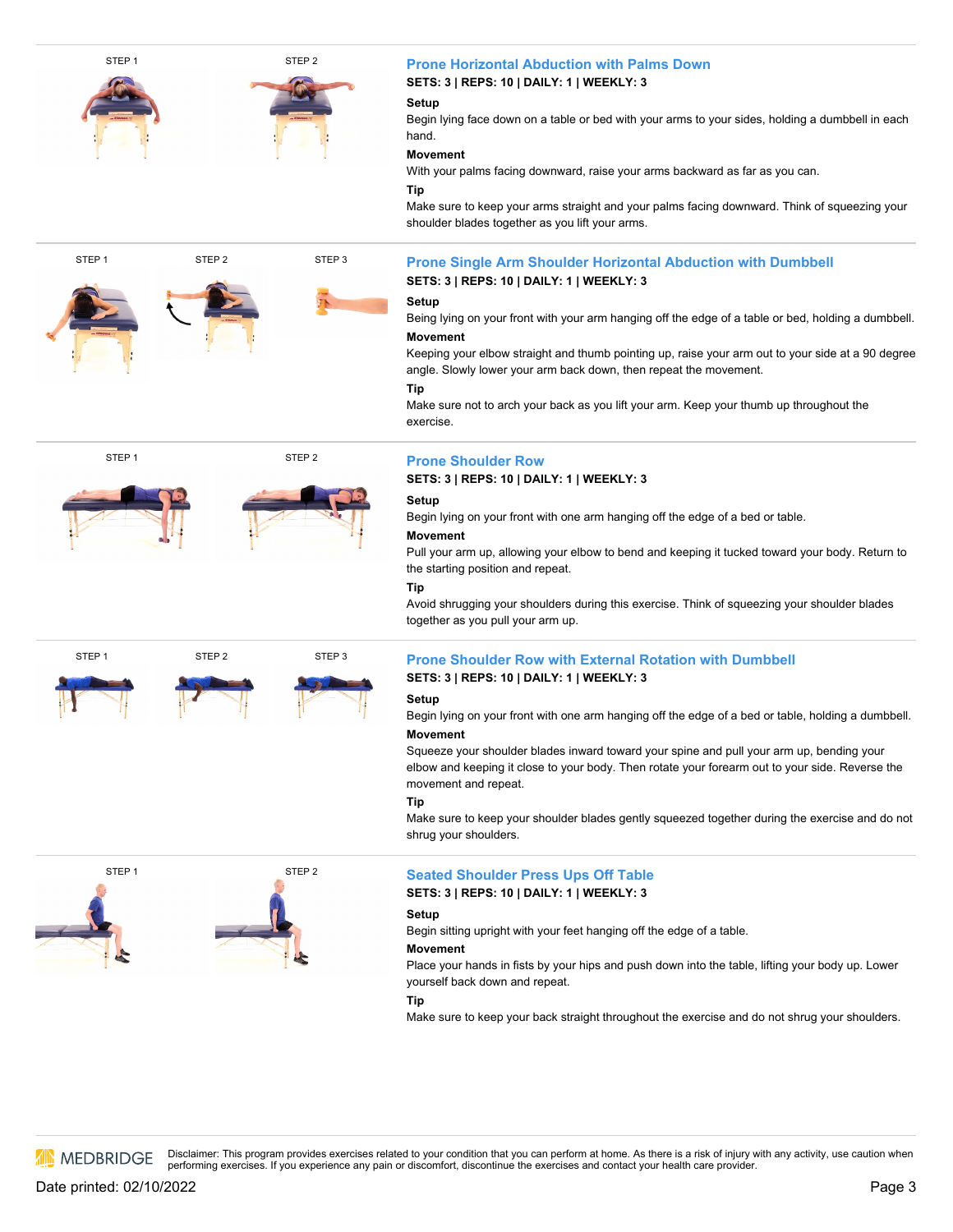

# **SETS: 3 | REPS: 10 | DAILY: 1 | WEEKLY: 3**

Begin on all fours on a comfortable surface. Move your body forward into a push-up position, with your arms slightly wider than shoulder width apart, knees straight, and feet together.

Slowly lower your body to the ground then push yourself back up and repeat.

Keep your back straight and maintain a gentle chin tuck throughout the exercise.

**SETS: 3 | REPS: 10 | DAILY: 1 | WEEKLY: 3**

Begin in a standing upright position, holding a dumbbell in each hand, with your palms facing

Slowly curl both dumbbells up toward your shoulders, then lower them back down and repeat.

Make sure to keep your palms facing forward, back straight, and do not shrug your shoulder during the exercise.

# **SETS: 3 | REPS: 10 | DAILY: 1 | WEEKLY: 3**

Begin sitting upright in a chair. Raise your arms straight overhead and bend your elbows. Breathe in through your nose

Keeping your elbows in the same spot, straighten both of your arms at the same time, pressing your hands overhead, while blowing out through pursed lips, as if you are blowing out a candle. Return to the starting position, while breathing in through your nose. Repeat.

Make sure the exhalation is about twice as long as the inhalation. Make sure to maintain an upright posture and do not shrug your shoulders during the exercise.

# **SETS: 3 | REPS: 10 | DAILY: 1 | WEEKLY: 3**

Sit with one arm resting on a table, grasping a lightweight dumbbell and palm facing upward.

Curl your wrist towards your body, then slowly return to the starting position.

# **Tip**

Make sure to only move your wrist, and avoid any forearm or shoulder movement during the exercise.



**SETS: 3 | REPS: 10 | DAILY: 1 | WEEKLY: 3**

# **Setup**

Sit with one arm resting on a table, grasping a lightweight dumbbell and palm facing downward. **Movement**

Bend your wrist backwards towards your body, then slowly return to the starting position.

### **Tip**

Make sure to only move your wrist, and avoid any forearm or shoulder movement during the exercise.

**AN MEDBRIDGE**